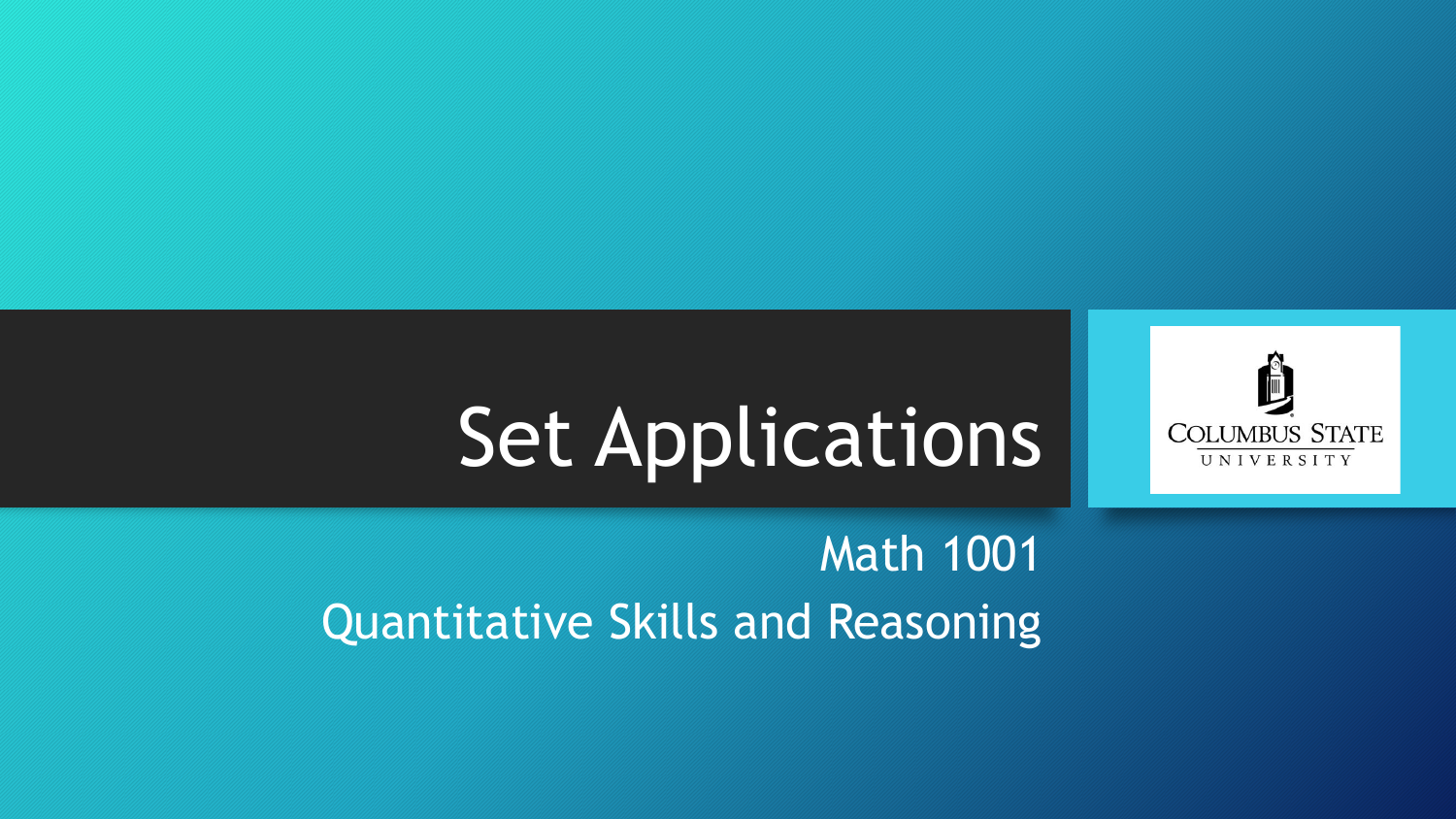- A movie company is making plans for future movies it wishes to produce.
- The company has done a random survey of 1000 people.
- The results of the survey:
	- 595 people like romance movies
	- 440 people like horror movies
	- 280 people like both romance and horror movies.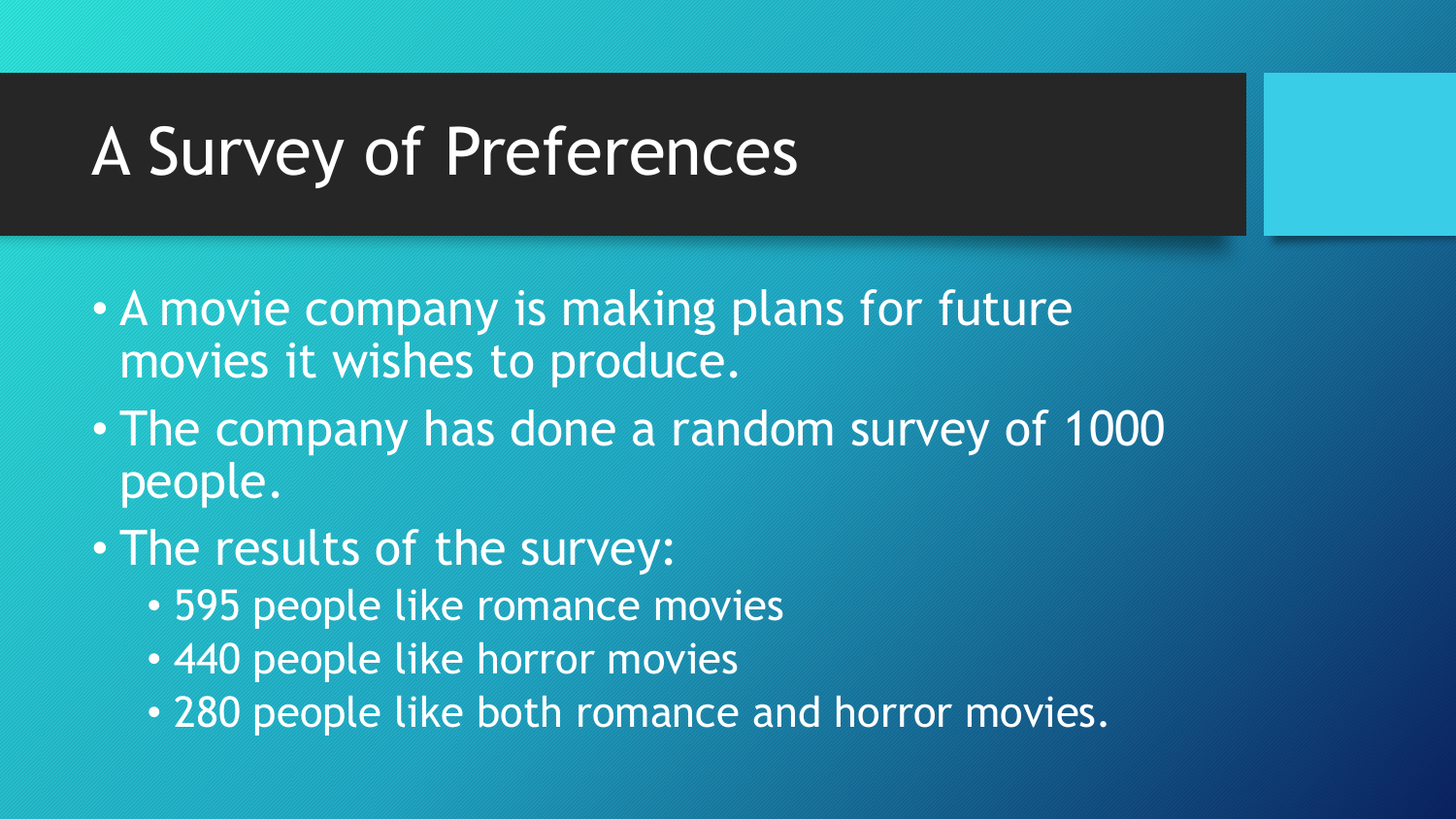- The results of the survey:
	- 595 people like romance movies
	- 440 people like horror movies
	- $\sqrt{280}$  people like both romance and horror movies.
- A Venn diagram can be used to illustrate the results of the survey.



#### The size of which region can be immediately determined?

Region i is the region depicting those who enjoy both romances and horror flicks. We are told there are 280 people in this group.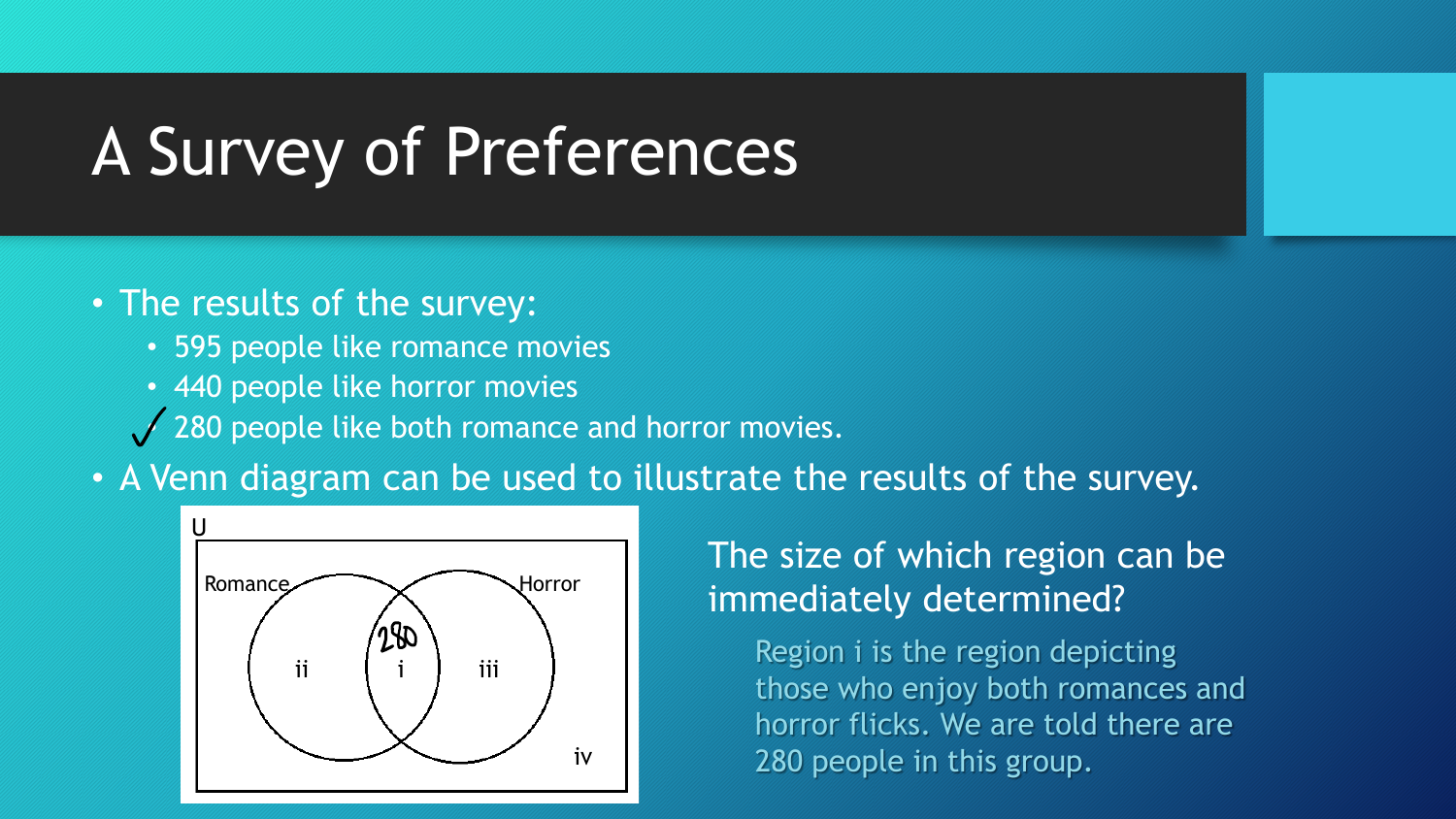- The results of the survey:
	- 595 people like romance movies
	- 440 people like horror movies
	- 280 people like both romance and horror movies.
- A Venn diagram can be used to illustrate the results of the survey.



#### How many people are in region ii?

Region ii contains those people who like *only* romance movies. We know a total of 595 people like these movies, but 280 of them also like horror films. That means 315 like only romance movies.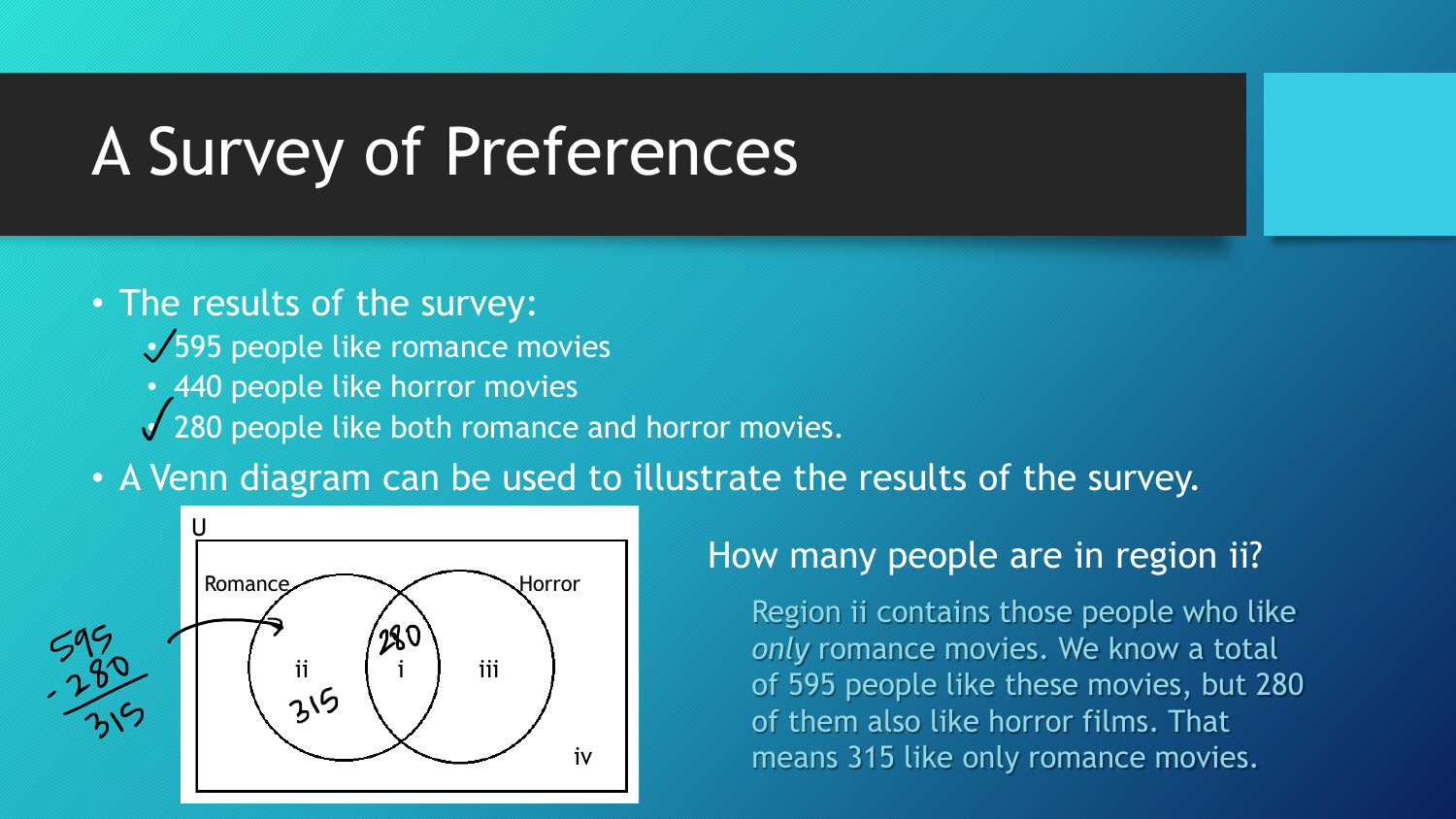- The results of the survey:
	- 595 people like romance movies
	- 440 people like horror movies
	- 280 people like both romance and horror movies.
- A Venn diagram can be used to illustrate the results of the survey.



#### How many people are in region iii?

Region iii contains those people who like *only* horror movies. We know a total of 49 people like these movies, but 280 of Ib Chem also like romances. That means 160 like only horror movies.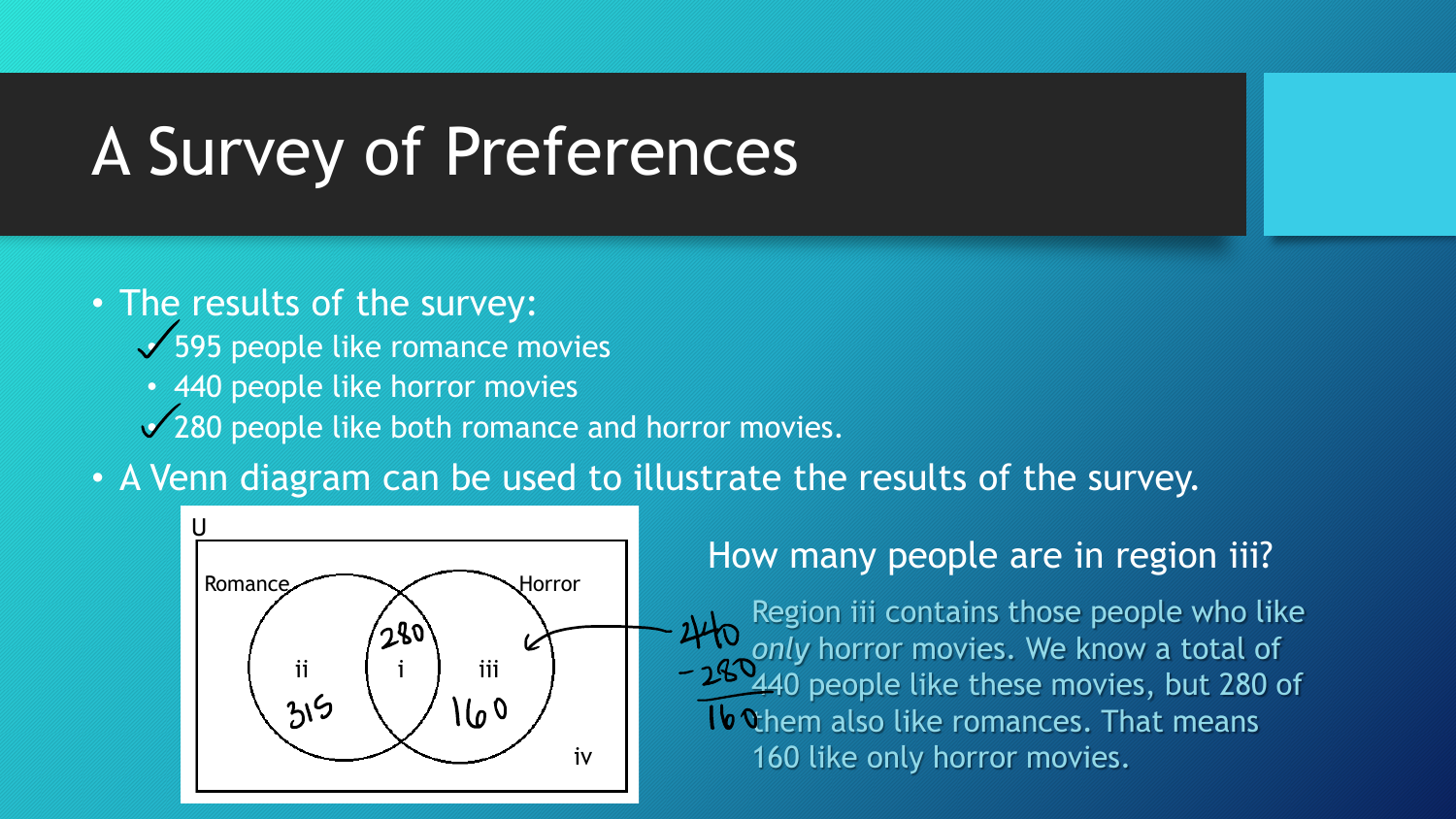- The results of the survey: he results of the survey: 1000 plapy
	-
	- 440 people like horror movies
	- 280 people like both romance and horror movies.
- A Venn diagram can be used to illustrate the results of the survey.



#### How many people are in region iv?

Region iv contains those people who like neither romance movies nor horror movies. If we add up the other 3 regions and subtract that value from the total number surveyed, 1000, we know that 245 people like neither type of movie.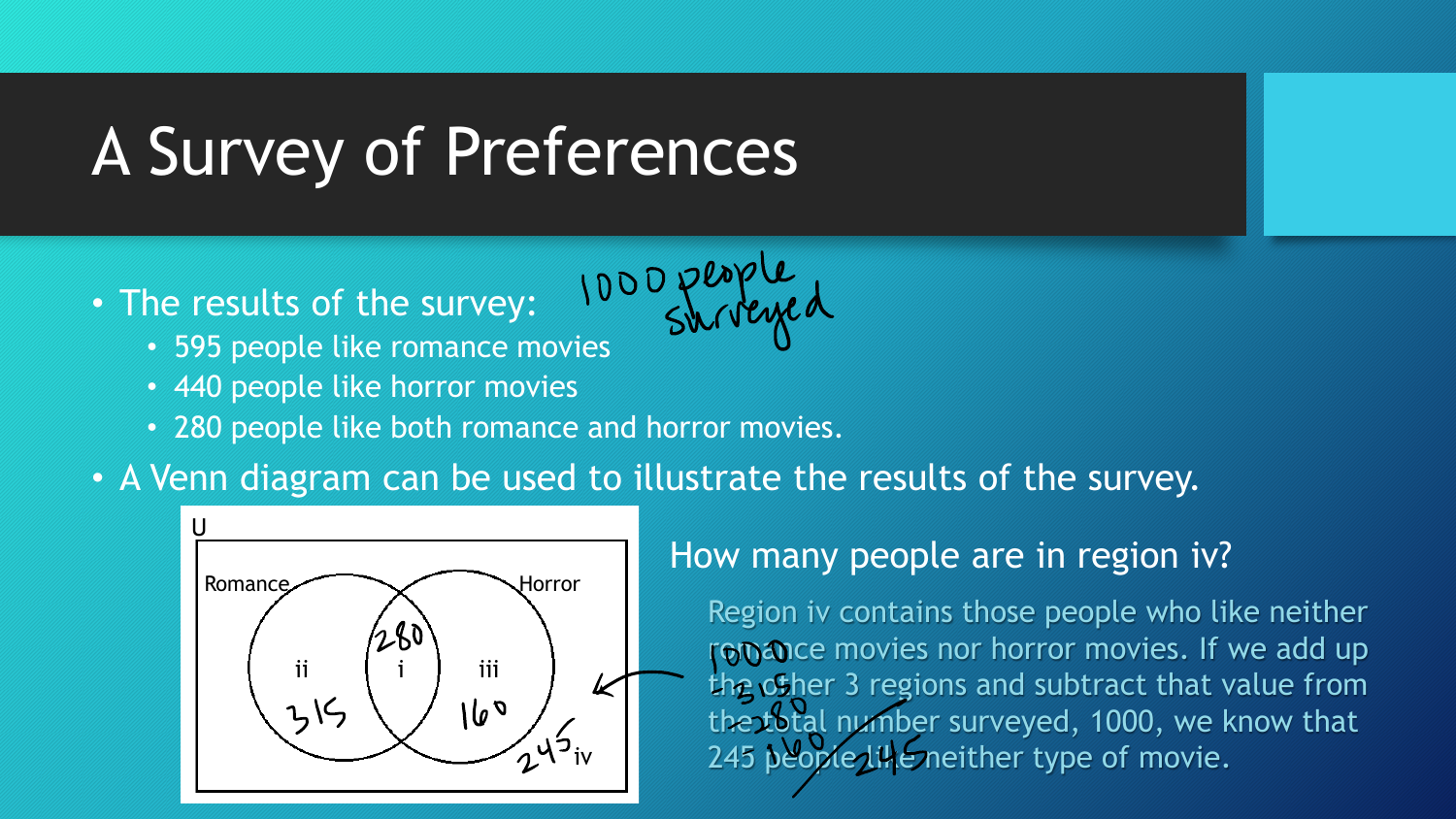### A Hot Beverage Survey

- A local coffee shop surveyed 600 customers.
- The results of the survey:
	- 415 customers like espresso drinks.
	- 275 customers like hot chocolate.
	- 190 customers like hot tea.
	- 180 customers like both espresso drinks and hot chocolate.
	- 90 customers like both espresso drinks and hot tea.
	- 125 customers like both hot chocolate and hot tea.
	- 60 customers like all three.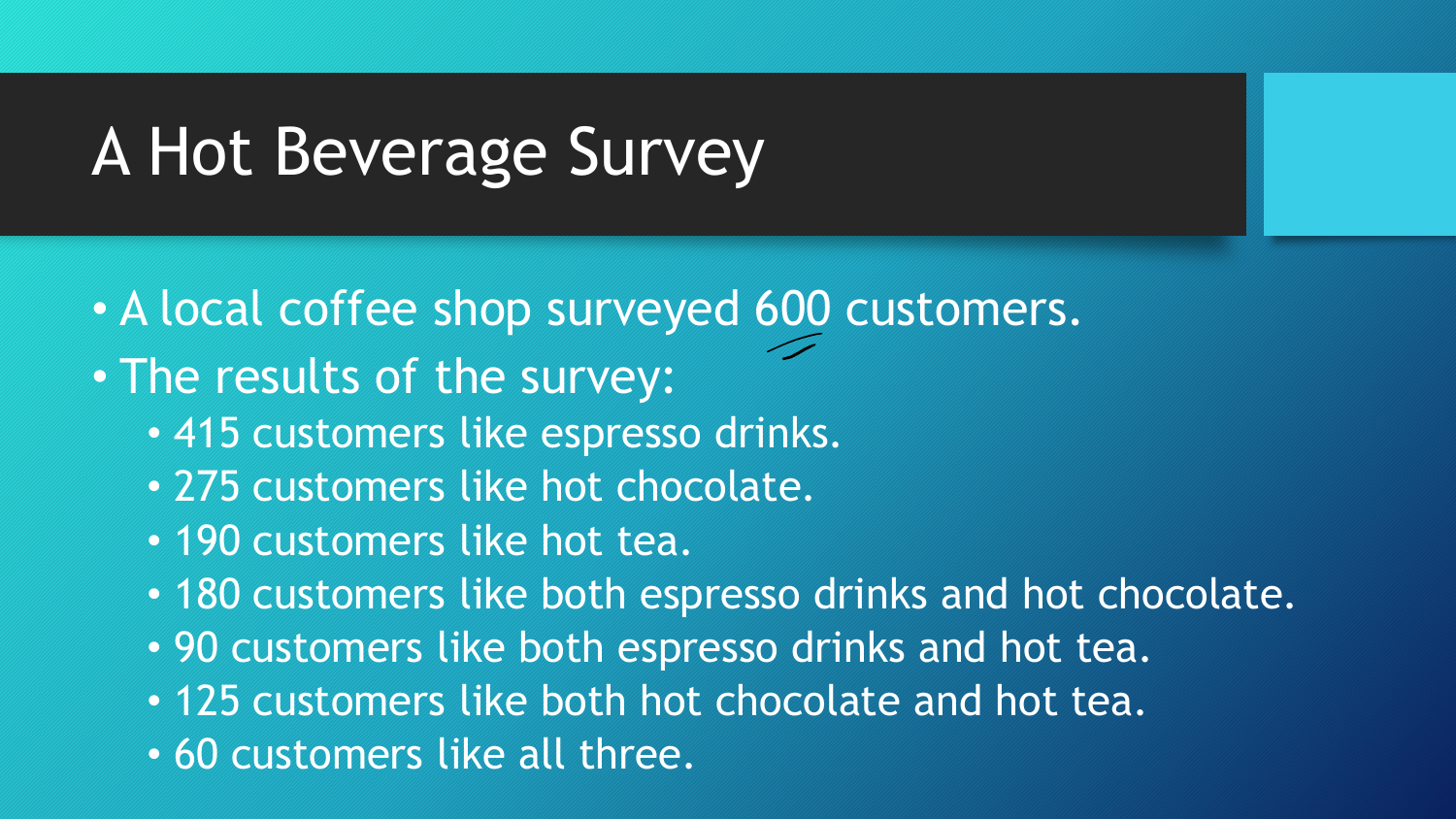### A Hot Beverage Survey

- Take a moment to complete the Venn Diagram, determining the number of customers in each of the eight regions.
- A local coffee shop surveyed 600 customers.
- The results of the survey:
	- 415 customers like espresso drinks.
	- $/275$  customers like hot chocolate.
	- 190 customers like hot tea.
	- 180 customers like both espresso drinks and hot chocolate.
	- 90 customers like both espresso drinks and hot tea.
	- 125 customers like both hot chocolate and hot tea.
	- $\sqrt{60}$  customers like all three.